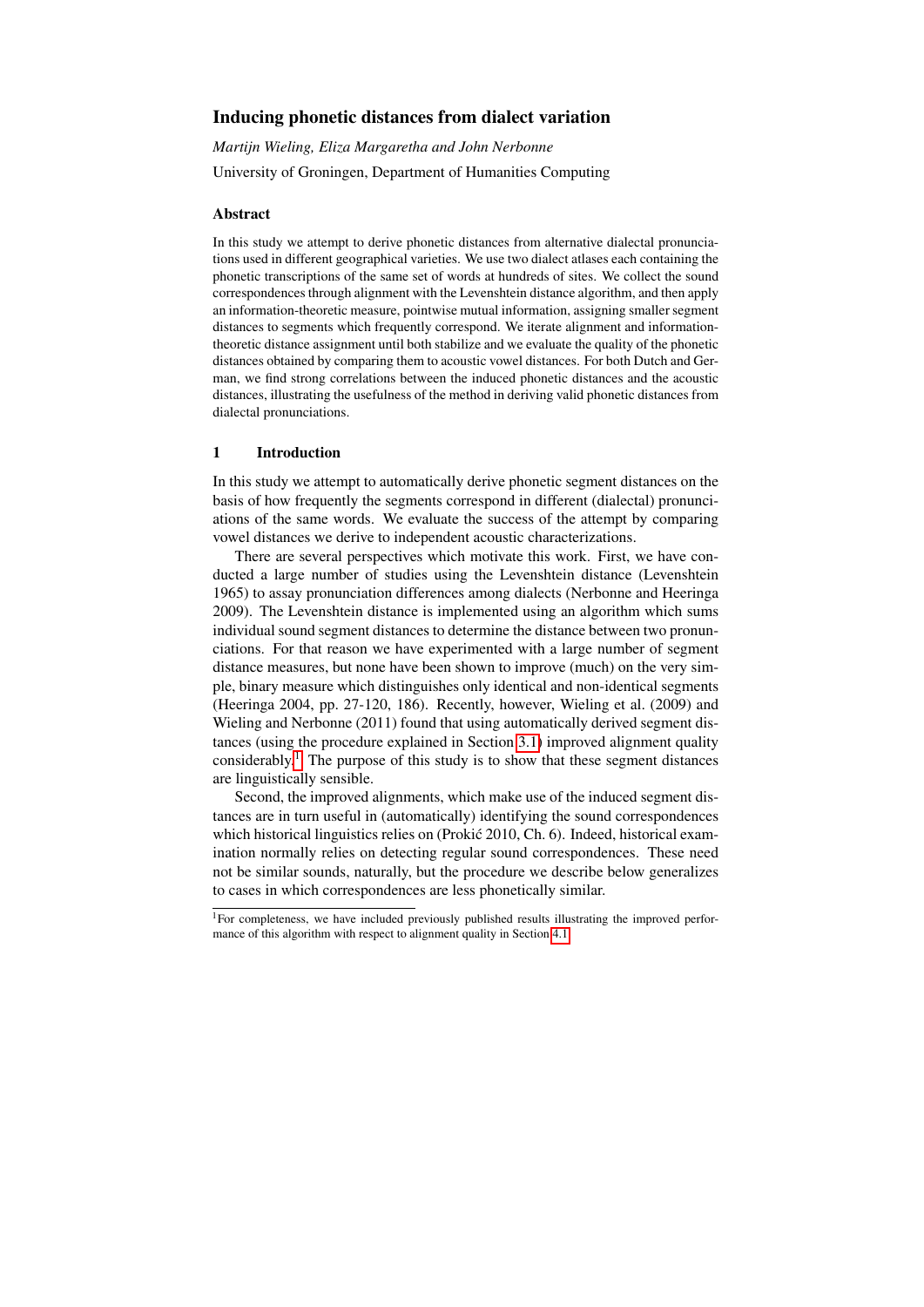Third, as Laver (1994, p. 391) notes, there is no widely accepted procedure for determining phonetic similarity, nor even explicit standards: "Issues of phonetic similarity, though underlying many of the key concepts in phonetics, are hence often left tacit." We wish to add a means of using distributions of variation in pronunciation to other techniques for detecting and determining similarity.

### 1.1 Related work

Kernighan et al. (1990) examined the problem of suggesting intended spellings once a misspelling has been detected. They derive the posterior chances of alternative candidates that differed in just one insertion, deletion, substituition or transposition by initially assuming uniform chances for each operation and then updating estimates empirically based on words that were spelled incorrectly. We share with their work the attempt to derive weights for edit operations empirically. They evaluated their work by noting how often they could select the intended spelling from a list of alternatives (provided by UNIX *spell*). We shall embed the weights we derive in a version of the Levenshtein algorithm and we evaluate the results by examining the improvement in alignment quality and also by checking the correlation of the weights we find with acoustically determined distances.

Wieling et al. (2007a) used a Pair Hidden Markov Model to align dialect pronunciations and they evaluated their work by checking the correlation of the emission probabilities for pairs of sounds with acoustically determined weights. Wieling et al. (2009) also evaluated this technique with respect to alignment quality. While the alignment performance was similar to the approach illustrated in the present paper, the Pair Hidden Markov Model was computationally much more expensive and less transparent in its errors (Wieling et al. 2007a).

## 2 Material

#### 2.1 Dialect pronunciations

In this study we derive phonetic distances for two data sets, a Dutch and a German dialect data set. The Dutch dialect data set contains phonetic transcriptions of 562 words in 613 locations in the Netherlands and Flanders. Wieling et al. (2007b) selected the words from the Goeman-Taeldeman-Van-Reenen-Project (GTRP; Goeman and Taeldeman, 1996) specifically for an analysis of pronunciation variation in the Netherlands and Flanders. The German data set contains phonetic transcriptions of 201 words in 186 locations collected from the *Phonetischer Atlas der Bundesrepublik Deutschland* (Göschel 1992) and was analyzed and discussed in detail by Nerbonne and Siedle (2005).

### 2.2 Acoustic vowel measurements

For Dutch, we used vowel frequency (Hertz) measurements of 50 male (Pols et al. 1973) and 25 female (van Nierop et al. 1973) speakers. In line with Wieling et al. (2007a), we only included vowels which are pronounced as monophthongs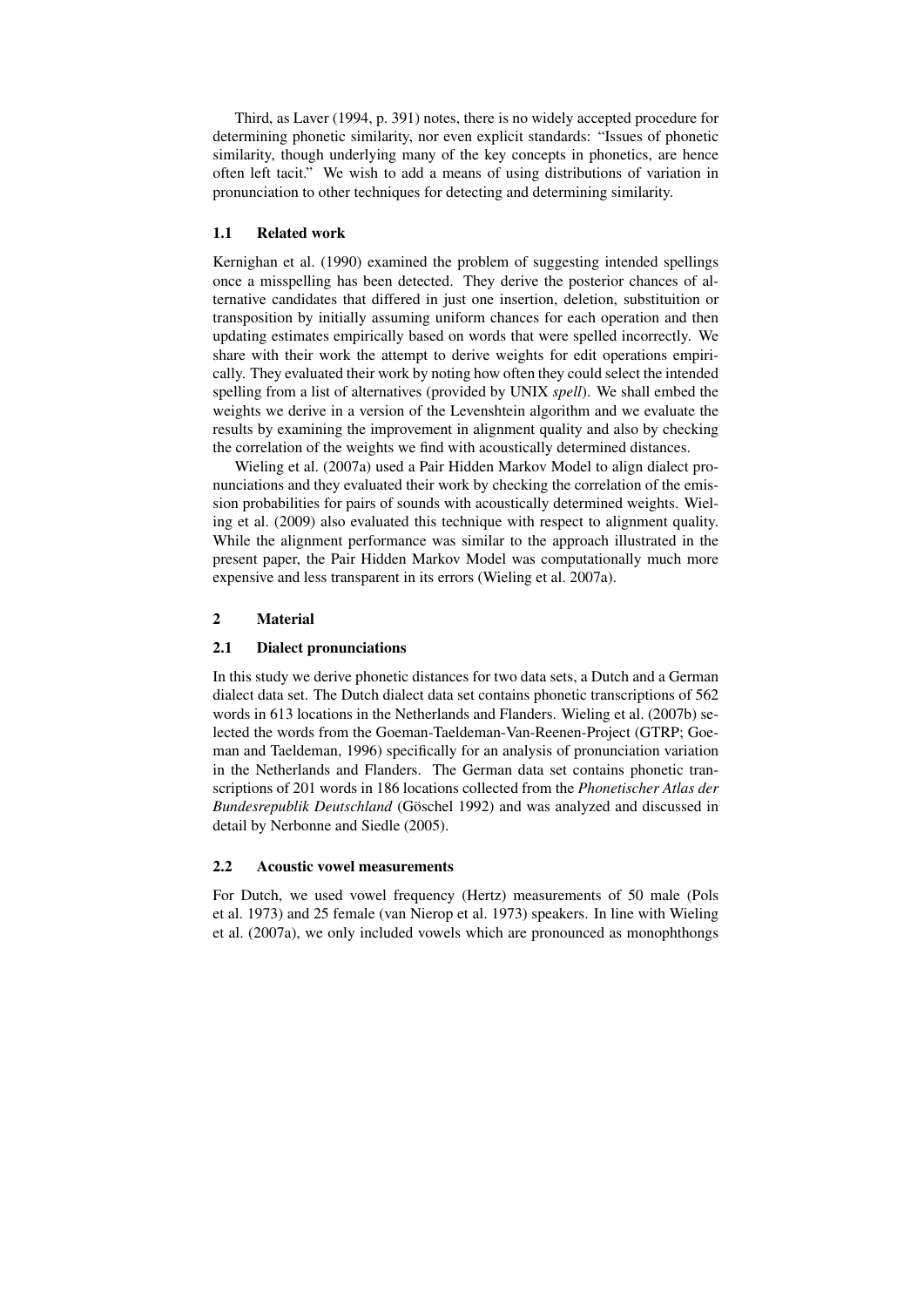in standard Dutch, yielding measurements for nine vowels:  $/i$ , I, y,  $y$ ,  $\varepsilon$ ,  $a$ ,  $a$ ,  $b$ ,  $u$ . For German, we used vowel frequency measurements of 69 male and 58 female speakers (Sendlmeier and Seebode 2006) for fourteen vowels  $/i$ ,  $i$ ,  $y$ ,  $y$ ,  $e$ ,  $\varepsilon$ ,  $a$ ,  $o$ ,  $\alpha$ , u,  $\alpha$ ,  $\alpha$ ,  $\beta$ ,  $\beta$ . For both languages, we averaged the mean frequencies of men and women in order to obtain a single set of frequencies.

## 3 Methods

In a nutshell, the procedure we describe first aligns different dialect pronunciations, using a binary, same-different measure of segment difference. We keep track of how often each sound correspondence occurs, applying an informationtheoretic measure of association strength, which in turn is used to provide a new estimation of the segment distance. We then re-align the dialect pronunciations, this time using the newly acquired segment distances. The process is repeated until the segment distances (and alignments) stabilize. In the following section, we describe these steps in more detail.

## <span id="page-2-0"></span>3.1 Obtaining sound distances based on dialect pronunciations

We automatically determine the sound segment distances on the basis of their cooccurrence in different dialectal pronunciations of the same word. To identify co-occurring sounds we generate alignments based on the Levenshtein distance (Levenshtein 1965) which minimizes the number of insertions, deletions and substitutions to transform one string into the other.

For example, the Levenshtein distance between two Dutch variants of the word 'to bind', [bindən] and [beində], is 3:

| bīndən  | insert $\varepsilon$ |  |
|---------|----------------------|--|
| bemdən  | subst. $i/\tau$      |  |
| beindən | delete n             |  |
| beində  |                      |  |
|         |                      |  |

The corresponding alignment is:

$$
\begin{array}{c|cccc}\nb & 1 & n & d & \ni & n \\
\hline\nb & \epsilon & i & n & d & \ni \\
\hline\n1 & 1 & & & 1\n\end{array}
$$

The regular Levenshtein distance does not distinguish vowels and consonants and therefore may align a vowel with a consonant. To enforce linguistically sensible alignments we added a syllabicity constraint such that vowels are not aligned with consonants. This is the only information about phonetic content made available to the (basic) system.

Note that each point in the alignment in which non-identical sounds are aligned is assigned a cost of 1. More sophisticated versions of the Levenshtein distance can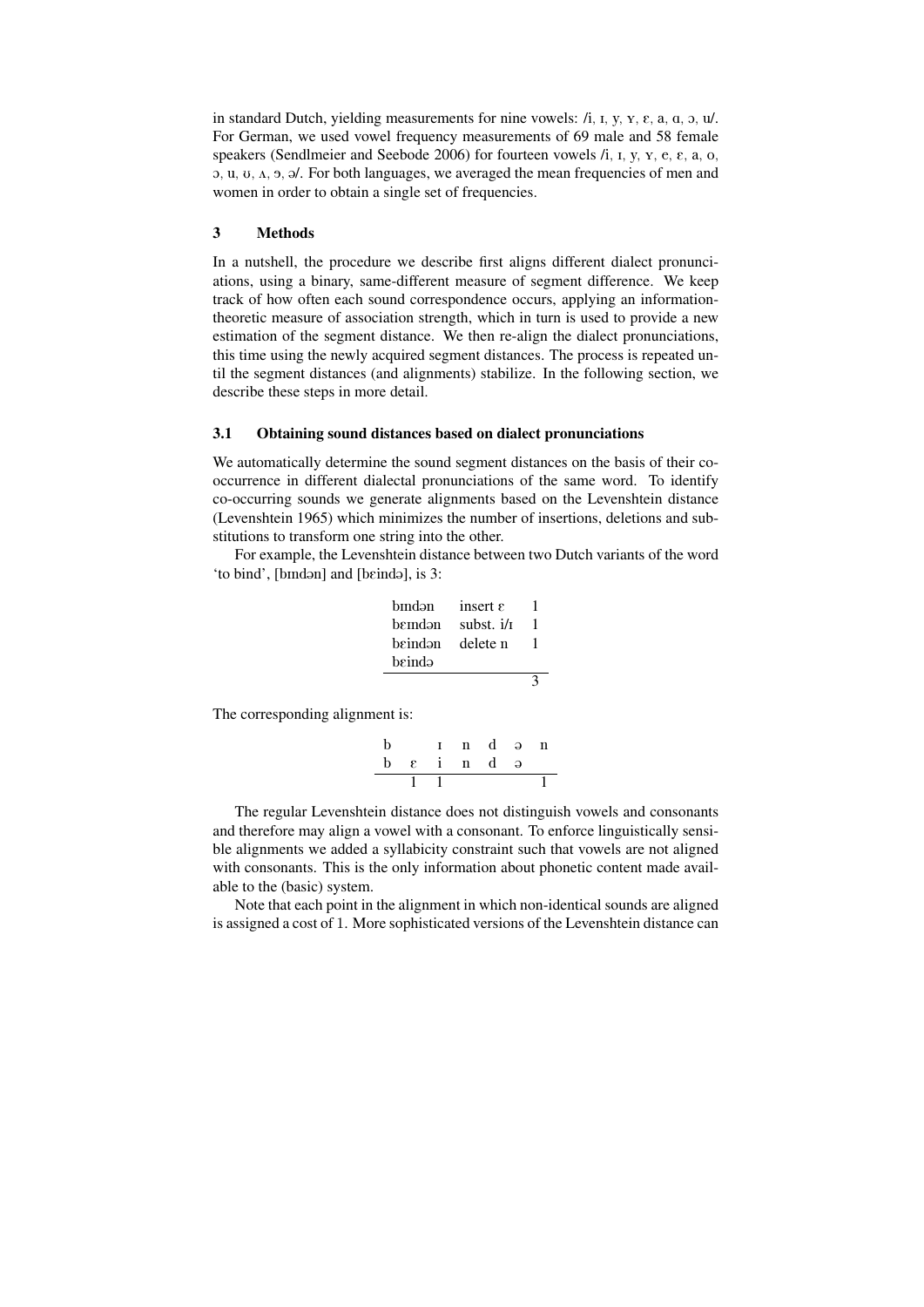make use of more discriminating costs. In fact, one can define a table of segment distances and use these in the algorithm.

It is, however, difficult to obtain (complete) segment distance tables to use in conjunction with the Levenshtein algorithm, in particular if one's goal is to characterize (nearly) all the distinctions made in dialect atlases. For example, *The Linguistic Atlas of the Middle and South Atlantic States* (Kretzschmar 1994) distinguishes over 1100 different vowels (combinations of base segments with one or more diacritics) and nearly 1700 different segments in total. Nevertheless, Heeringa (2004) experimented with three different segment distance tables, two feature-based tables — one based on Chomsky and Halle's *Sound Pattern of English* (Chomsky and Halle 1968), the other on Almeida and Braun's system designed to assess transcription accuracy (Almeida and Braun 1986) — as well as a system derived from curve distance in canonical spectrograms (Heeringa 2004, Ch. 4). The final results could not be shown to be superior to the binary system of differences, however, at least not when validated in the aggregate as correlates of dialect speakers' judgments of how "different" other varieties sound (Heeringa 2004, p. 186). Our inductive procedure seeks to bypass the need for an expert's specification of a segment distance table.

Since we are looking at dialectal pronunciations which are reasonably similar to each other, it is conceivable that similar sounds like [i] and [y] will co-occur more frequently than more distant sounds such as [a] and [i].

Pointwise mutual information (PMI; Church and Hanks, 1990) was used by Wieling et al. (2009) to determine the distance between every pair of sounds on the basis of their relative frequency of co-occurrence. Wieling et al. (2009) found that using the Levenshtein distance with PMI-based sound distances resulted in improved alignments of Bulgarian dialectal pronunciations compared to using the Levenshtein algorithm with a syllabicity constraint (which does not distinguish varying levels of sound similarity).

The PMI approach consists of obtaining initial string alignments for a corpus of dialectal material by using the Levenshtein algorithm with syllabicity constraint. After the initial run, the substitution cost of every sound segment pair is calculated according to the PMI procedure assessing the statistical dependence between the two sounds:

$$
PMI(x, y) = \log_2\left(\frac{p(x, y)}{p(x) p(y)}\right)
$$

Where:

- $p(x, y)$  is estimated by calculating the number of times sound segments x and y occur at the same position in two aligned pronunciations  $X$  and  $Y$ , divided by the total number of aligned segments (i.e. the relative occurrence of the aligned sound segments  $x$  and  $y$  in the whole data set).
- $p(x)$  and  $p(y)$  are estimated as the number of times sound segment x (or y) occurs, divided by the total number of segment occurrences (i.e. the relative occurrence of sound segments  $x$  or  $y$  in the whole data set). Dividing by this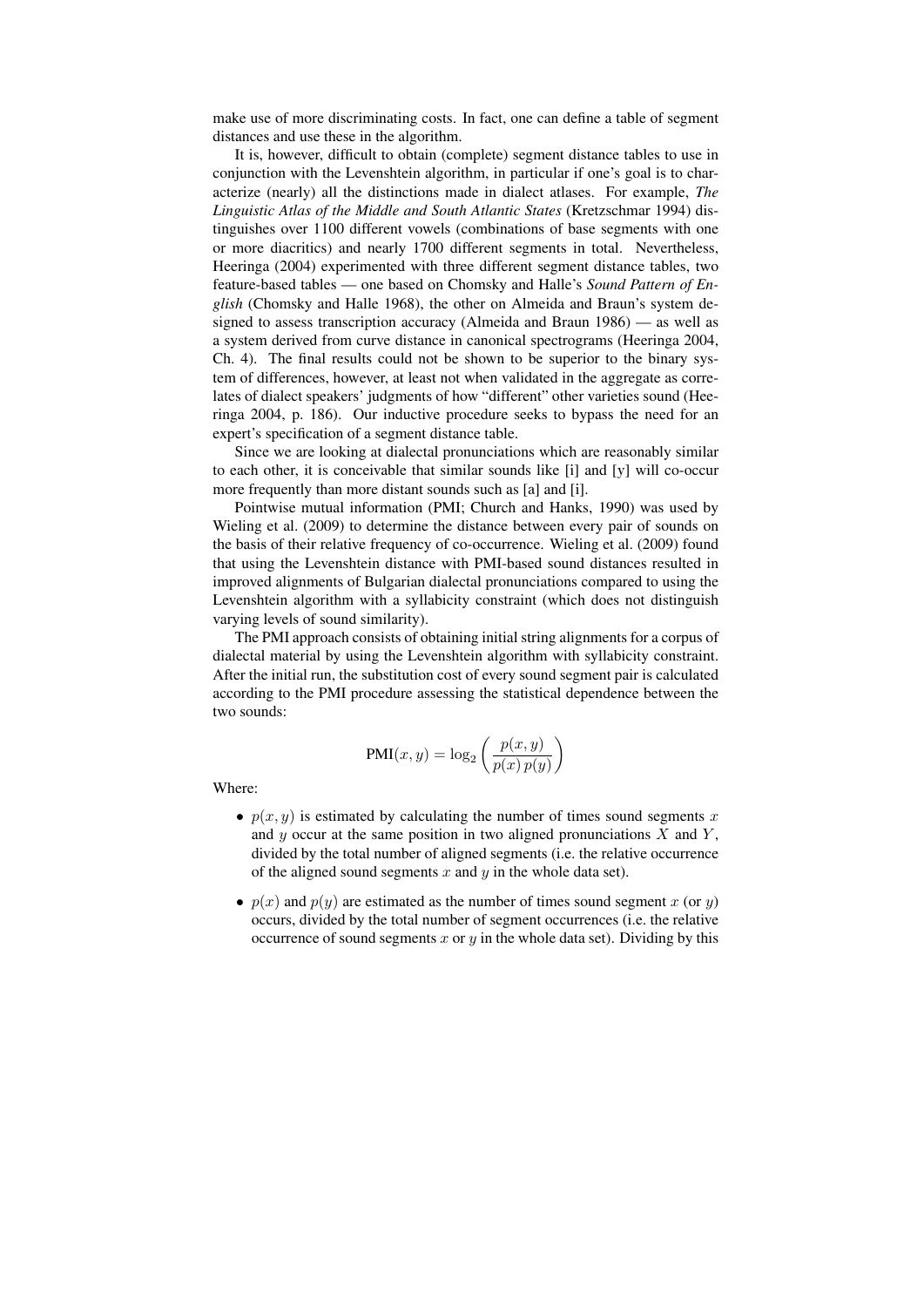term normalizes the correspondence frequency with respect to the frequency expected if  $x$  and  $y$  are statistically independent.

Positive PMI values indicate that sounds tend to co-occur in correspondences (the greater the PMI value, the more two sounds tend to co-occur), while negative PMI values indicate that sounds do not tend to co-occur in correspondences. Sound distances (i.e. sound segment substitution costs) are generated by subtracting the PMI value from 0 and adding the maximum PMI value (to ensure that the minimum distance is 0).

Following Wieling and Nerbonne (2011), we ignore pairs of identical sounds, as this modification improved the quality of the Bulgarian pronunciation alignments with respect to the original approach of Wieling et al. (2009). From the perspective of string transformation, there can be no cost associated with retaining a segment, and from the perspective of alignment, no cost accrues to aligning identical sounds.

After the new sound segment substitution costs have been calculated for the first time, the pronunciations are aligned anew based on the adapted sound distances. This process is repeated until the pronunciation alignments and sound distances remain constant. How well these final sound distances correspond with acoustic sound distances is discussed in Section [4.](#page-4-0)

#### 3.2 Calculating acoustic distances

To obtain the acoustic distances between vowels, we calculate the Euclidean distance of the formant frequencies (in Bark). As our perception of frequency is non-linear, calculating the Euclidean distance on the basis of Hertz values would not weigh the first formant enough. We therefore convert the Hertz frequencies to Bark scale (Traunmüller 1990) in better keeping with human perception.

### <span id="page-4-0"></span>4 Results

The Dutch dialect pronunciation data set contains 26 different vowels, some of which occur relatively infrequently. To obtain a reliable set of vowel distances, we excluded all vowels (8) having a frequency lower than one percent of the maximum vowel frequency. The final vowel set consisted of 18 vowels:  $(a,a,\alpha,a,e,e,i,i,y,o,a,\alpha,o,e,\phi,o'.$ 

The German dialect pronunciation data set contains 28 vowels, of which 7 were excluded as they had a frequency lower than one percent of the maximum vowel frequency. The final German vowel set consisted of 21 vowels:  $(a, a, p, A, g, x, e, \varepsilon, i, I, y, Y, o, \varepsilon, u, u, \varepsilon, \alpha, \alpha, \beta, \alpha)$ 

Given a matrix of vowel distances, we can use multidimensional scaling (MDS; Togerson, 1952) to place each vowel at the optimal position relative to all other vowels in a two-dimensional plane. Figure [1\(a\)](#page-5-0) shows the relative positions of the Dutch vowels on the basis of their acoustic distances (the complete variance is visualized in the two dimensions), while Figure [1\(b\)](#page-5-1) shows the relative positions of the Dutch vowels based on their PMI-based distances (76% of the variance is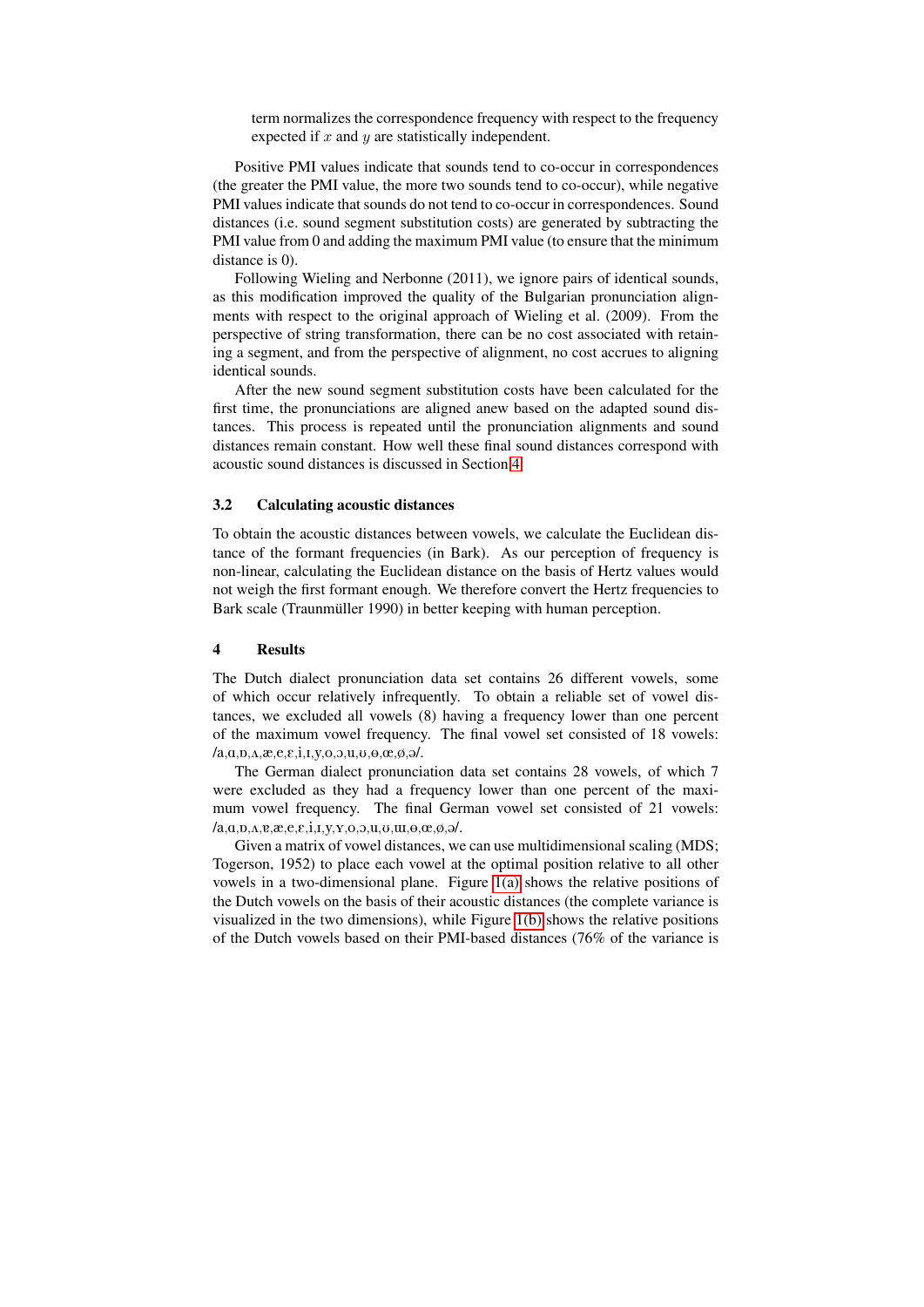visualized in two dimensions). Similarly, Figure [2\(a\)](#page-6-1) shows the relative positions of the German vowels based on their acoustic distances (the complete variance is visualized), while Figure [2\(b\)](#page-6-2) shows the positioning of the German vowels on the basis of their PMI-based distances (70% of the variance is visualized). Note that the number of vowels for which acoustic measurements were available was lower than the number of vowels distinguished in the transcribed dialect pronunciations.

<span id="page-5-0"></span>

<span id="page-5-1"></span>Figure 1: Relative positions of Dutch vowels based on their acoustic [\(a\)](#page-5-0) and PMI distances [\(b\).](#page-5-1) The visualization in (a) captures 100% of the variation in the original distances, while the visualization in (b) captures 76% of the variation in the original distances.

It is clear that the visualizations on the basis of the acoustic distances resemble the IPA vowel chart (shown in Figure [3\)](#page-7-0) quite nicely. The visualizations on the basis of the PMI distances are less striking. We certainly can identify many resemblances with the IPA vowel chart when examining the PMI-based graphs more closely, however. The positions of [i], [u], [a] and similar sounds are quite acceptable, considering the distances are based *only* on how frequently the sounds align in dialect data.

In the Dutch PMI-based visualization, however, the position of the  $[9]$  (schwa) deviates significantly from the position on the basis of the acoustic distances. Investigating the alignments revealed that the schwa was frequently deleted (i.e. aligned against a gap) and this resulted in relatively high distances between the schwa and the other vowels (which were deleted less frequently) compared to the other distances. Excluding the schwa increased the ability to visualize the relations between the vowels adequately in two dimensions: the explained variance increased from 76% to 85%. While the schwa was positioned better in Figure [2\(b\),](#page-6-2) we found that the schwa was the most frequently deleted sound in the German data set. Consequently, excluding the schwa from the visualization increased the explained variance of the two dimensional visualization from 70% to 83%. A second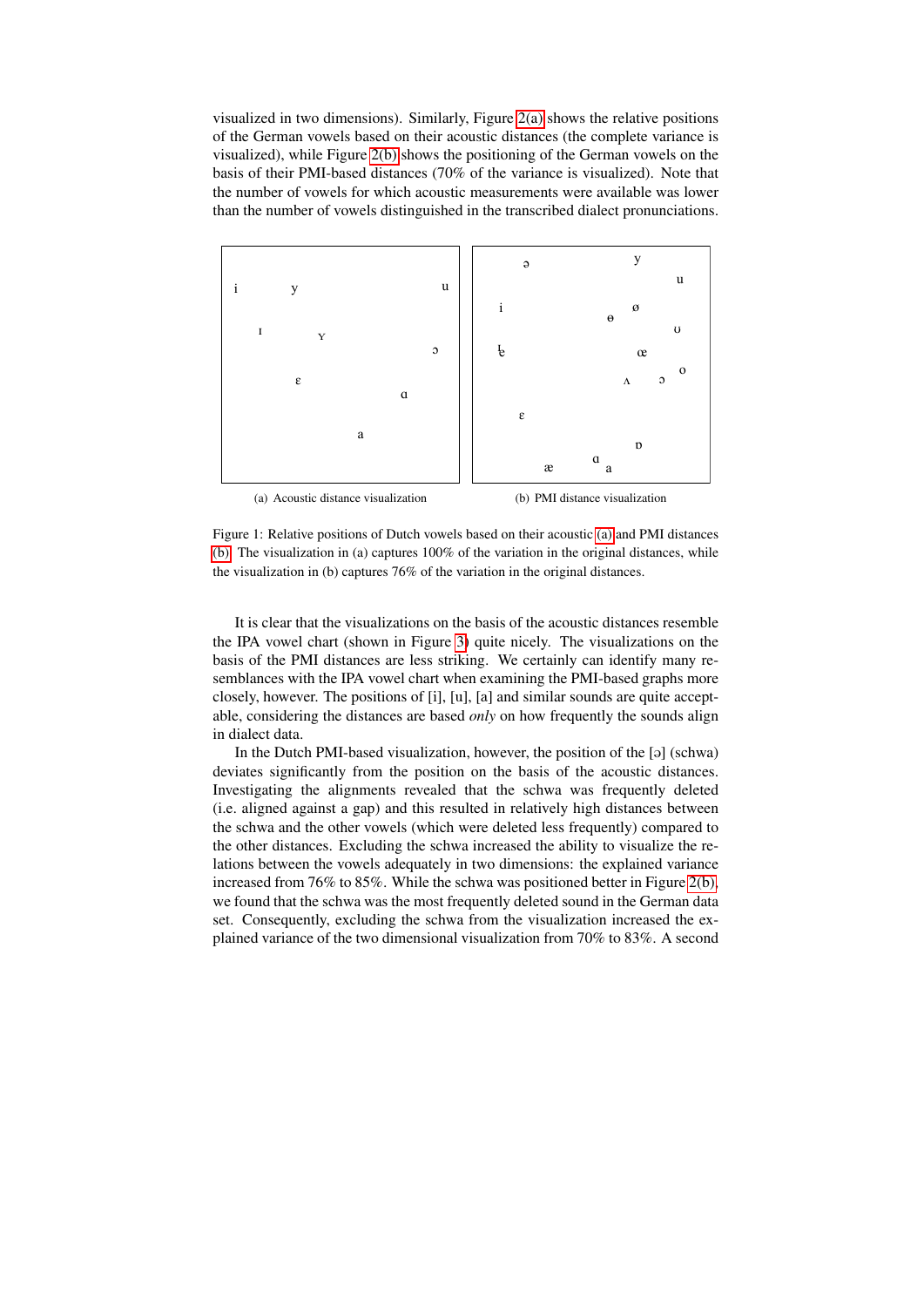<span id="page-6-1"></span>

<span id="page-6-2"></span>Figure 2: Relative positions of German vowels based on their acoustic [\(a\)](#page-6-1) and PMI distances [\(b\).](#page-6-2) The visualization in (a) captures  $100\%$  of the variation in the original distances, while the visualization in (b) captures 70% of the variation in the original distances.

striking deviation is the position of the [y] (and [Y] for the German data set), for which we have no immediate explanation.

Besides looking at the similarities between the multidimensional scaling results, we can also measure how well the PMI distances correspond with the acoustic distances for sounds present in both sets. For the Dutch data, the correlation between the acoustic and PMI distances was  $r = 0.657$  ( $p < 0.001$ ). Note that the deviating position of the schwa did not have an effect on this correlation, as there were no acoustic measurements for this sound (see Figure [1\(a\)\)](#page-5-0). For the German data, the correlation was  $r = 0.633$  ( $p < 0.001$ ). However, when the schwa was excluded, the correlation increased to  $r = 0.785$   $(p < 0.001)$ .<sup>[2](#page-6-3)</sup>

## <span id="page-6-0"></span>4.1 A note on alignment quality

Wieling et al. (2009) evaluated the initial PMI-based Levenshtein algorithm with respect to several other algorithms using a Bulgarian dialect data set. Wieling and Nerbonne (2011) reported that when ignoring pairs of identical sounds in the original PMI procedure the alignments improved, but they did not report the exact improvement.

To illustrate the performance of the PMI-based Levenshtein algorithm at the alignment level, Table [1](#page-7-1) shows the number of misaligned segments and nonidentical alignments with respect to the (manually corrected) gold standard alignments of the Bulgarian dialect data set. A detailed description about this data, the

<span id="page-6-3"></span><sup>&</sup>lt;sup>2</sup>We assessed the significance of the correlation coefficients by using the Mantel test (Mantel 1967), as our sound distances are not completely independent.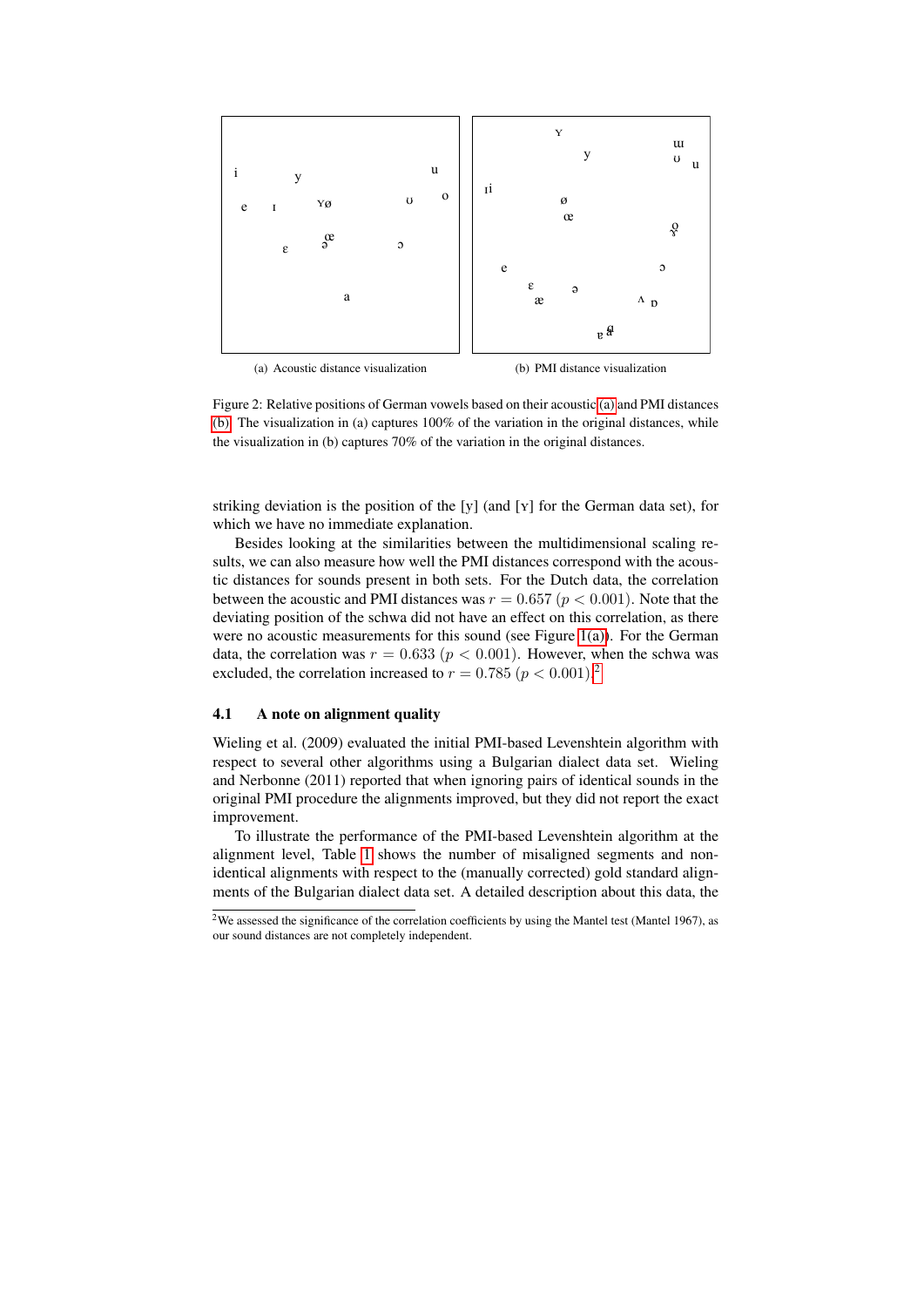| <b>Algorithm</b>                 | Segment errors | Alignment errors $(\%)$ |
|----------------------------------|----------------|-------------------------|
| Regular Levenshtein              | 490.703        | 191,674 (5.52%)         |
| PMI-based Levenshtein (initial)  | 399.216        | 156,440 (4.50%)         |
| PMI-based Levenshtein (improved) | 387,488        | $152,808$ $(4.40\%)$    |

<span id="page-7-1"></span>Table 1: Comparison to gold standard alignments. All differences are significant ( $p <$ 0.01).

creation of the gold standard alignments as well as the procedure to measure the number of segment errors is given by Wieling et al. (2009).

The regular Levenshtein algorithm employs a binary same-different measure and does not align vowels with consonants. The initial PMI-based Levenshtein algorithm included pairs of identical sounds in the counts necessary for the PMI calculation (Wieling et al. 2009), while the improved PMI-based Levenshtein algorithm employed in the current study ignored these (Wieling and Nerbonne 2011). Table [1](#page-7-1) clearly illustrates that the PMI-based Levenshtein algorithms significantly outperformed the regular Levenshtein algorithm, and the improved PMI-based Levenshtein algorithm slightly but significantly outperformed the initial PMIbased Levenshtein algorithm.

Unfortunately we did not have gold standard alignments for either the Dutch or the German dialect data set, but we have no reason to believe that results based on these data sets would show a different pattern. We therefore conclude that the PMI-based Levenshtein algorithm as outlined and evaluated here is highly suitable to obtain good alignments with a strong linguistic basis.



<span id="page-7-0"></span>Figure 3: Vowel chart of the International Phonetic Alphabet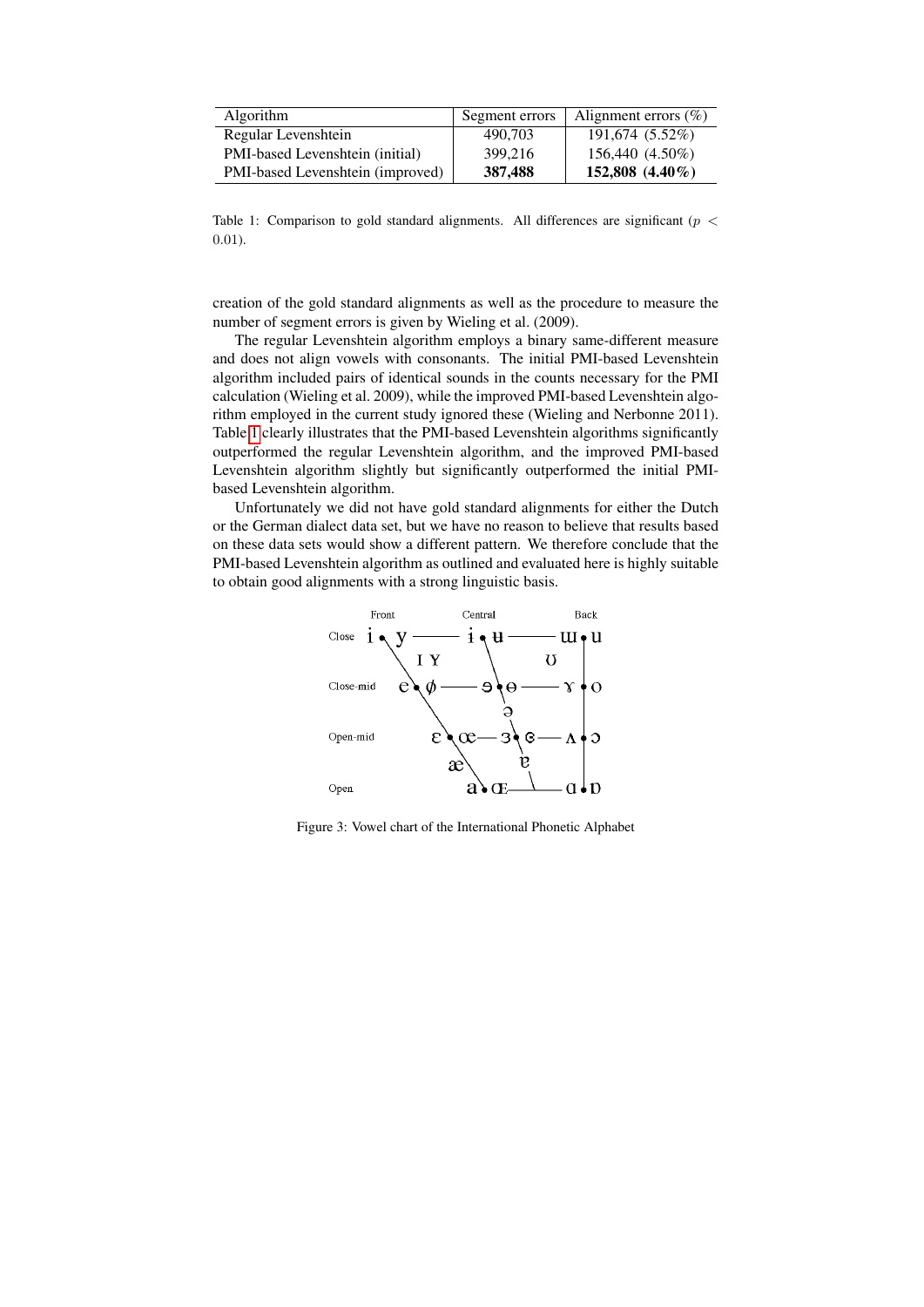# 5 Discussion and conclusion

Based on the results discussed in the previous section, we conclude that we are able to characterize the phonetic distance between segments to a surprising extent on the basis of the distribution of the segment's pronunciation variants among closely related varieties. Since we tested this conclusion based on an acoustic measure for those segments where a measure is well established, we may conjecture that the segment distances also correlate well in those cases for which we still lack appropriate validating material.

The level of correlation was similar in the two independent dialect data sets, an encouraging indication that the relation between functioning as an alternative pronunciation and being similar in pronunciation is neither accidental nor trivial. However, as German and Dutch are similar languages, it would be useful to investigate dialects from more distantly related languages.

The opportunity to exploit phonetic segment distances in string alignment and string distance algorithms will allow us to assess word (string) distances more accurately and to improve pronunciation alignments. This is valuable in dialectometry and also in historical linguistics where the determination of regular sound correspondences is important.

Since we evaluated the quality of the automatically obtained segment distances with respect to acoustic vowel distances, it might seem that we could just have used these instead in our alignment procedure. There are two problems with this approach. First, acoustic sound distances are only available for vowels as it is currently unclear how to obtain these for consonants. Second, acoustic vowel measurements might not always be readily available for every language. As our method automatically generates (acoustically sensible!) sound distances, our method does not have this restriction.

An intriguing aspect of this work is that distributions (of variant pronunciations) contain enough information to gauge content (i.e. phonetic similarity) to some extent. The only phonetic content made available to the algorithm was the distinction between vowels and consonants, and yet the algorithm could assign a phonetic distance to all pairs of vowel segments in a way that correlates strongly with acoustic similarity.

### Acknowledgments

We thank Peter Kleiweg for implementing the PMI procedure in the L04 package which was used to generate the vowel distance visualizations. Mark Liberman discussed the ideas in this paper with us generously. We also thank two anonymous reviewers whose comments helped to improve this paper.

#### References

Almeida, Almerindo and Angelika Braun (1986), 'Richtig' und 'Falsch' in phonetischer Transkription: Vorschlage zum Vergleich von Transkriptio- ¨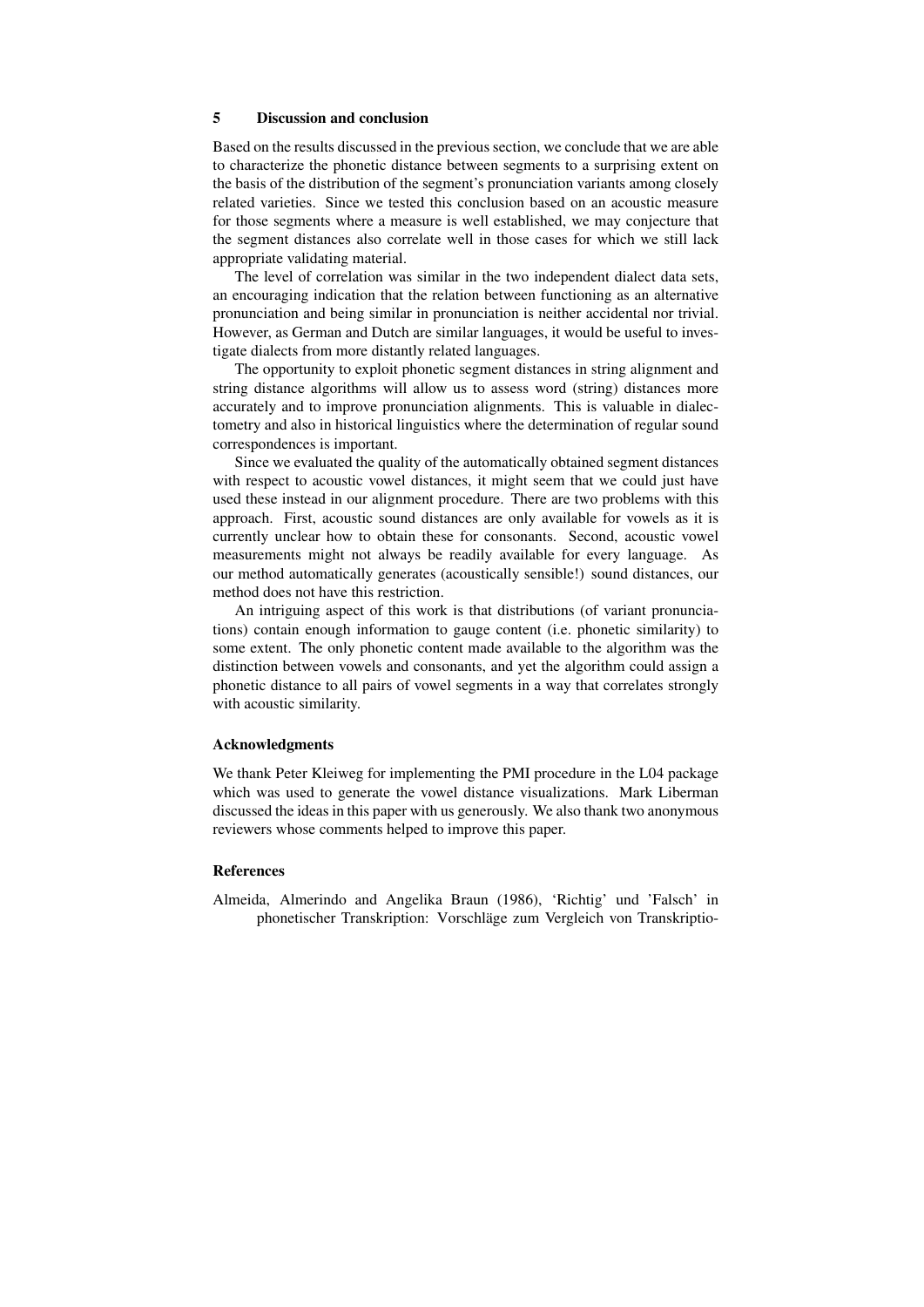nen mit Beispielen aus deutschen Dialekten, *Zeitschrift fur Dialektologie ¨ und Linguistik* LIII (2), pp. 158–172.

- Chomsky, Noam A. and Morris Halle (1968), *The Sound Pattern of English*, Harper and Row, New York.
- Church, Kenneth W. and Patrick Hanks (1990), Word association norms, mutual information, and lexicography, *Computational Linguistics* 16 (1), pp. 22– 29.
- Goeman, Ton and Johan Taeldeman (1996), Fonologie en morfologie van de Nederlandse dialecten. Een nieuwe materiaalverzameling en twee nieuwe atlasprojecten, *Taal en Tongval* 48, pp. 38–59.
- Göschel, Joachim (1992), Das Forschungsinstitut für Deutsche Sprache "Deutscher Sprachatlas". Wissenschaftlicher Bericht, Das Forschungsinstitut für Deutsche Sprache, Marburg.
- Heeringa, Wilbert (2004), *Measuring Dialect Pronunciation Differences using Levenshtein Distance*, PhD thesis, Rijksuniversiteit Groningen.
- Kernighan, Mark, Kenneth Church, and William Gale (1990), A spelling correction program based on a noisy channel model, *Proceedings of the 13th conference on Computational linguistics*, Vol. 2, Association for Computational Linguistics, pp. 205–210.
- Kretzschmar, William A., editor (1994), *Handbook of the Linguistic Atlas of the Middle and South Atlantic States*, The University of Chicago Press, Chicago.
- Laver, John (1994), *Principles of Phonetics*, Cambridge Univeristy Press, Cambridge.
- Levenshtein, Vladimir (1965), Binary codes capable of correcting deletions, insertions and reversals, *Doklady Akademii Nauk SSSR* 163, pp. 845–848.
- Mantel, N. (1967), The detection of disease clustering and a generalized regression approach, *Cancer Research* 27, pp. 209–220.
- Nerbonne, John and Christine Siedle (2005), Dialektklassifikation auf der Grundlage aggregierter Ausspracheunterschiede, *Zeitschrift fur Dialektologie und ¨ Linguistik* 72, pp. 129–147.
- Nerbonne, John and Wilbert Heeringa (2009), Measuring dialect differences, *in* Schmidt, Jürgen Erich and Peter Auer, editors, *Theories and Methods*, Language and Space, Mouton De Gruyter, Berlin, pp. 550–567.
- Pols, Louis, H. Tromp, and R. Plomp (1973), Frequency analysis of dutch vowels from 50 male speakers, *The Journal of the Acoustical Society of America* 43, pp. 1093–1101.
- Prokić, Jelena (2010), *Families and Resemblances*, PhD thesis, Rijksuniversiteit Groningen.
- Sendlmeier, Walter and Julia Seebode (2006), Formantkarten des deutschen Vokalsystems. TU Berlin, [http://www.kgw.tu-berlin.de/](http://www.kgw.tu-berlin.de/forschung/Formantkarten) [forschung/Formantkarten](http://www.kgw.tu-berlin.de/forschung/Formantkarten) (accessed: November 1, 2010).
- Togerson, W. (1952), Multidimensional scaling. I. Theory and method, *Psychometrika* 17, pp. 401–419.
- Traunmüller, H. (1990), Analytical expressions for the tonotopic sensory scale,